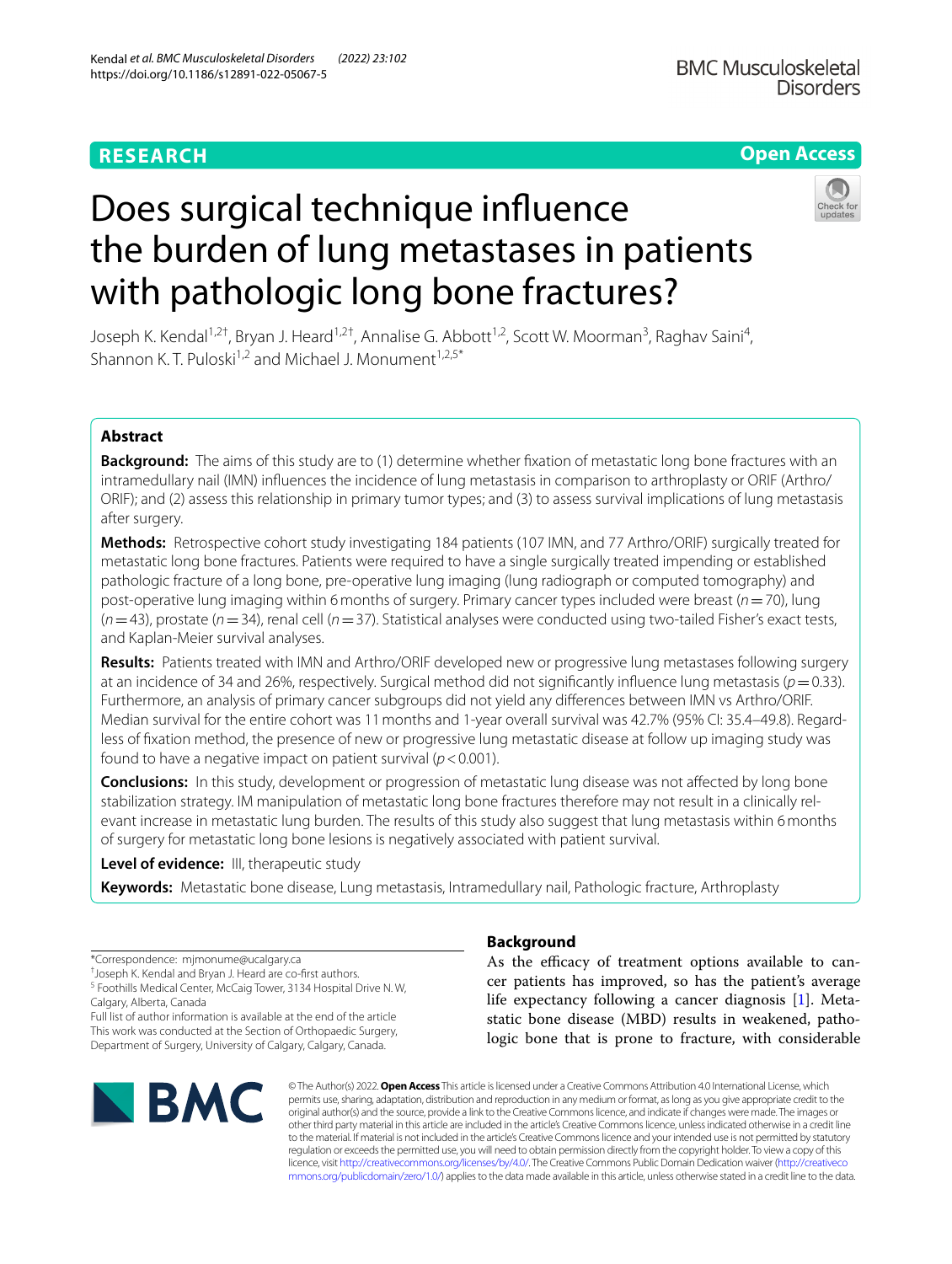implications to patient quality of life, mobility, and mortality [\[2](#page-7-1), [3](#page-7-2)]. As such, metastatic long bone fractures have a signifcant health care burden and are associated with a poor prognosis. The humerus, femur, and tibia are the common targets of long bone metastasis, particularly from breast, thyroid, renal cell, lung and prostate primary cancers. The femur is the most common long bone afected by metastasis, followed by the humerus and tibia [[4\]](#page-7-3).

Surgical strategies for pathological long bone fracture fxation have been well studied. Surgical management of metastatic long bone fractures, using various surgical techniques and implants (indicated by lesion size, matrix, location, and degree of bone destruction), is an effective, typically palliative intervention that can signifcantly improve patient quality of life, including pain and mobility [\[5](#page-7-4), [6\]](#page-7-5). While striving for these goals, surgical decision making in this patient population must also include patient-oriented life expectancy, timely surgical care, health economics and implant longevity in the context of persistent bone pathology. For example, en bloc resection and reconstruction with a large tumour endoprosthesis may be indicated for patients with solitary metastatic disease, whereas intramedullary nail (IMN) fxation may be a preferred strategy in a patient with multiple sites of bony metastasis and a short life expectancy. The influence of orthopaedic techniques on patient outcomes and oncologic survival is also important, yet poorly understood. Further research in this latter priority is critical to ensure orthopaedic practices are equally evolving with advances in other therapeutic domains of cancer care.

Techniques for stabilization of metastatic long bone fractures include IMN fxation, reconstruction using either conventional long-stemmed arthroplasty implants

(ex. hip hemiarthroplasty or tumor endoprosthetics), and osteosynthesis using open reduction and internal fxation (ORIF). As extensively documented in orthopaedic trauma literature, intramedullary manipulation of long bones results in intravasation of marrow contents and fat emboli, which are disseminated into pulmonary circulation [[7\]](#page-7-6). As a corollary, a rise in circulating tumor cells after intramedullary manipulation could result in seeding of the lung parenchyma [[8\]](#page-7-7). Of note, while arthroplasty techniques involve intramedullary manipulation with a femoral stem, the surgery typically involves a gross tumor debulking step and a large open vent at the proximal femur, which in theory would result in a much lower degree of pressurization, and less gross tumor bulk for extravasation compared to IMN techniques. The clinical relevance of the pressurization phenomenon is not well understood, and it is not clear if certain fracture fxation methods may pose a greater risk for pulmonary dissemination of tumor emboli than others. While IMN fxation of long bone pathological fractures is an efective and minimally invasive fxation strategy that can facilitate excellent post-surgical outcomes, the implications on the risk of iatrogenic spread of cancer to the lungs remains unknown. As there remains considerable clinical equipoise regarding the ideal fxation methods for metastatic long bone lesions, a greater understanding of how surgical technique infuences oncologic outcome is warranted.

The primary objective of this study was to determine if the surgical fxation of pathological fractures using IMN signifcantly increases the incidence of new metastatic disease to the lungs compared to arthroplasty and ORIF techniques (Arthro/ORIF) (Fig. [1\)](#page-1-0). Secondary objectives include performing a sub-group analysis of breast, lung, prostate, and renal cell carcinoma primary tumors to

<span id="page-1-0"></span>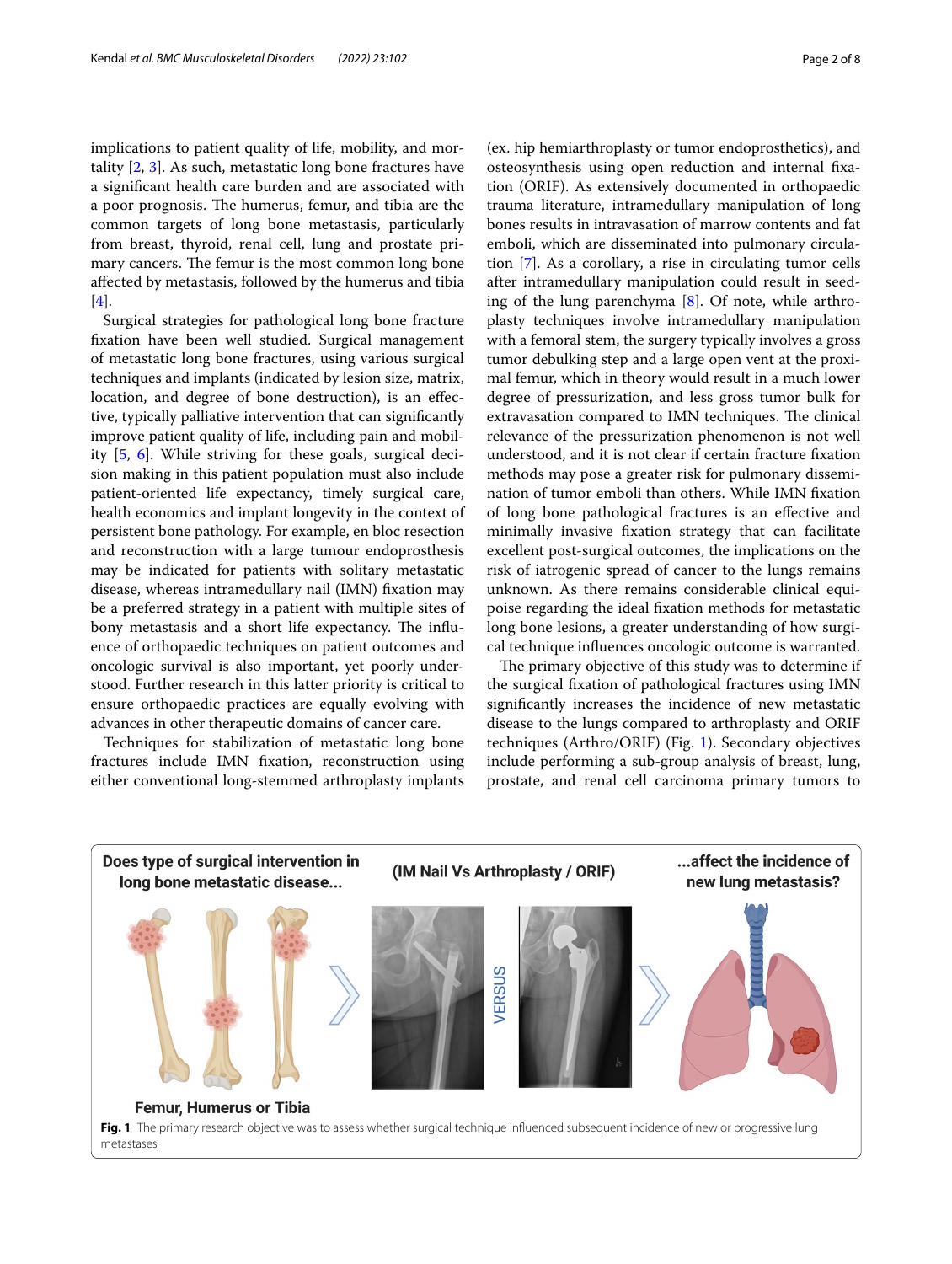describe incidence of new metastatic lung disease following IMN vs. Arthro/ORIF of pathological fracture within each of these primary cancer types, as well as the mortality associated with new or progressive lung metastases within 6months of surgery.

#### **Methods**

A retrospective cohort study was conducted under ethics approval from the University of Calgary Research Ethics Board, and the Health Research Ethics Board of Alberta Cancer Committee (REB16–2053 REN5).

#### **Patient selection**

Patient selection and patent data acquisition was conducted through a provincial database query of urban zones in southern Alberta between April 2006 and January 2018. The database query included the following hospitals: Foothills Medical Center (Calgary, AB), Rockyview General Hospital (Calgary, AB), Peter Lougheed Hospital (Calgary, AB), South Health Campus (Calgary AB), Chinook Regional Hospital (Lethbridge, AB), Red Deer Regional Hospital (Red Deer, AB), St. Mary's Hospital (Camrose, AB) and Medicine Hat Regional Hospital (Medicine Hat, AB). The cohort consisted of patients identifed to have a fracture of the humerus, femur or tibia with a concurrent diagnosis of cancer, undergoing orthopedic surgical intervention.

#### **Inclusion criteria and classifcation**

Included patients were required to have a single pathological fracture of a long bone secondary to metastatic bone disease. Patients must have also been treated surgically by an orthopedic surgeon, and had a primary cancer diagnosis of either breast, lung, prostate, or renal cell carcinoma. Patients must have had appropriate (as outlined below) pre- and post-operative chest imaging with either chest x-ray (CXR) or computed tomography (CT). Ongoing local or systemic cancer treatment, including radiotherapy, chemotherapy and immunotherapy were not used to stratify patient inclusion.

For patient classifcation as positive or negative for new lung metastasis the following conditions needed to be met: to be positive for disease progression in the lungs, chest imaging must be completed up to 3months prior, and not more than 6 months post-operatively. This imaging must show either new disease, or increased disease burden in the lungs post-operatively, as quantifed by the radiology report. To be negative for disease progression in the lungs, chest imaging must be completed any time following surgery that shows no disease more than 1month, and not more than 2 years, post-operatively. Additionally, patients with pre-existing disease were considered negative if their lung disease burden was determined to be stable (or improved) at least 1month post operatively by a radiologist.

#### **Exclusion criteria**

Patients were excluded if they had more than one orthopedic surgical intervention or more than one pathologic fracture within 6months. Patients were also excluded if they have incomplete chest imaging (as defned in inclusion criteria), or if the operative report and/or medical oncology reports confrming primary tumor diagnosis were unavailable.

#### **Data extraction**

A data set of de-identifed patient records was created for investigation using the following parameters: patient age, sex, primary cancer type, fracture type, orthopedic procedure, presence of pre- and post-operative imaging, presence of new lung metastasis, and date of death (if applicable). All patient data was stored on a secure, web-based database "Research Electronic Data Capture" (REDCap), developed in accordance with institutional regulations.

#### **Statistical analysis**

All statistics were completed using two-tailed Fisher's exact tests. Overall patient survival analysis was performed using the Kaplan-Meier method. The log-rank test was used to evaluate survival diferences between groups. Statistical signifcance for all tests was accepted at *p*≤0.05. All statistics were performed using GraphPad Prism version 5.0f for Mac OS X (GraphPad software, San Diego, CA, USA) and STATA (Statistics/Data Analysis 16.1, College Station, TX, USA).

#### **Results**

#### **Patient population**

Of the 925 patients returned by our database search query, 184 met the inclusion/exclusion criteria (107 long IMN fxation, and 77 Arthro/ORIF) (Fig. [2](#page-3-0)). Of the Arthro/ORIF group, 20 patients underwent ORIF, and 57 patients underwent arthroplasty (3 patients had total joint arthroplasty, and the remaining 54 underwent hemiarthroplasty). The search strategy sensitivity was not able to exclude patients with concurrent cancer diagnoses undergoing orthopaedic trauma surgery, therefore a large number of patients retrieved required exclusion. See Table [1](#page-4-0) for a summary of patient demographic data. The patients of the study were divided into stable (no new lung metastasis) and progressive (presence of new or progressive lung metastasis following pathological fracture fxation) cohorts for evaluation. Overall, the average age of patients was 65years.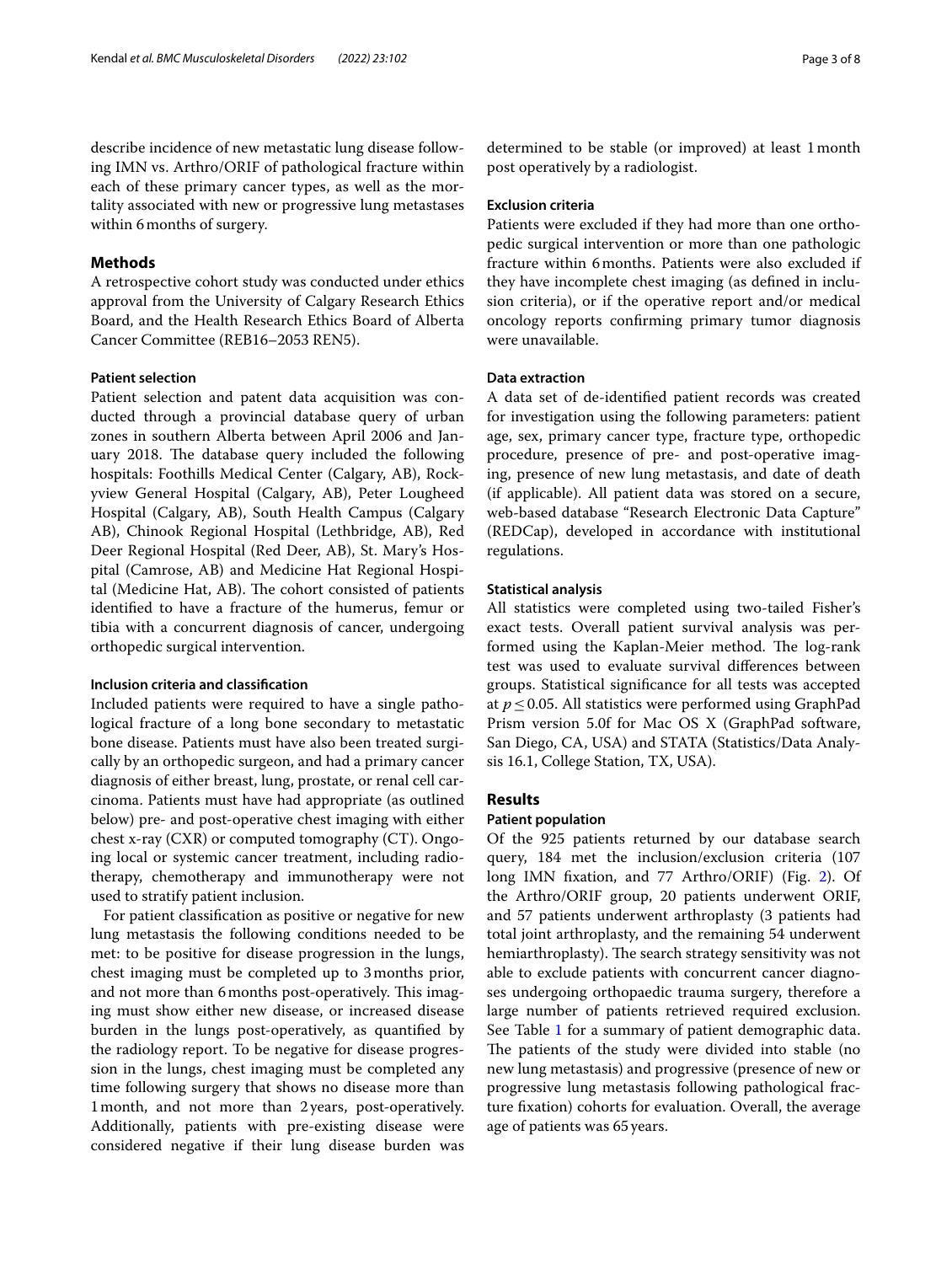

#### <span id="page-3-0"></span>**Incidence of new metastatic lung disease**

As summarized in Table [2](#page-4-1) and Fig. [3](#page-5-0), in the entire study cohort, 34% (36/107) of patients with IMN fxation and 26% (20/77) of patients with Arthro/ORIF presented with new or progressive lung metastasis at follow up  $(p=0.33)$ . A sub-group analysis was conducted to investigate the incidence of new and progressive metastatic lung disease within breast, lung, prostate, and renal primary cancers. In breast cancer, 16% (6/37) of IMN fxations, compared to 18% (6/33) of Arthro/ ORIF showed new or progressive lung metastatic disease ( $p = 1.00$ ). For lung primaries, 67% (20/30) of IMN and 46% (6/13) of Arthro/ORIF patients showed new or progressive metastatic lung disease at follow up imaging study  $(p=0.31)$ . In patients with prostate cancer, 1 patient in each cohort developed new or progressive lung metastasis [5% (1/22) IMN vs. 8% (1/12) Arthro/ ORIF,  $p=1.00$ ]. Finally, in patients with renal cell primaries, we found that 50% (9/18) of IMN, compared to 37% (7/19) of Arthro/ORIF, presented with new or progressive metastatic lung disease at the follow up imaging study  $(p=0.52)$ . A subgroup analysis of patients with lung cancer and renal cell cancer, two primaries with a high propensity for lung metastases, also did not show a signifcant association of surgical technique and new or progressive metastatic lung disease  $(p=0.11)$ . When specifically examining patients who were assessed with CT scans, there was no signifcant association between surgical technique and new or progressive metastatic lung disease ( $p=0.35$ ). In summary, no association between IMN and new metastatic lung disease compared to that of Arthro/ORIF was quantifed the entire study cohort or in the subgroup analysis of breast, lung, prostate or renal cell cancer primary tumors (Table [2](#page-4-1)).

### **Survival following surgical intervention of pathological fracture**

Median survival for the entire cohort was 11 months, and 1-year overall survival was 42.7% (95% CI: 35.4– 49.8). Within the entire cohort, the 1-year overall survival was 23.6% (95% CI: 13.5–35.4) for those who experienced new or progressive lung metastasis within 6 months, compared to 52.2% (95% CI: 42.1–59.6) for those who did not experience new or progressive lung metastasis. On the Kaplan-Meier survival analysis, patients with no lung disease progression demonstrated improved survival in comparison to those who did experience new or progressive lung metastasis (Fig. [4A](#page-5-1),  $p$  < 0.001). The 1-year overall survival of patients undergoing IMN fxation was 34.0% (95% CI: 25.0–43.1) compared to 54.7% (95% CI: 42.8–65.1) in those undergoing Arthro/ORIF reconstructions. On the Kaplan-Meier survival analysis, patients undergoing Arthro/ ORIF demonstrated improved survival in comparison to those undergoing IMN fixation (Fig.  $4B$ ,  $p = 0.01$ ).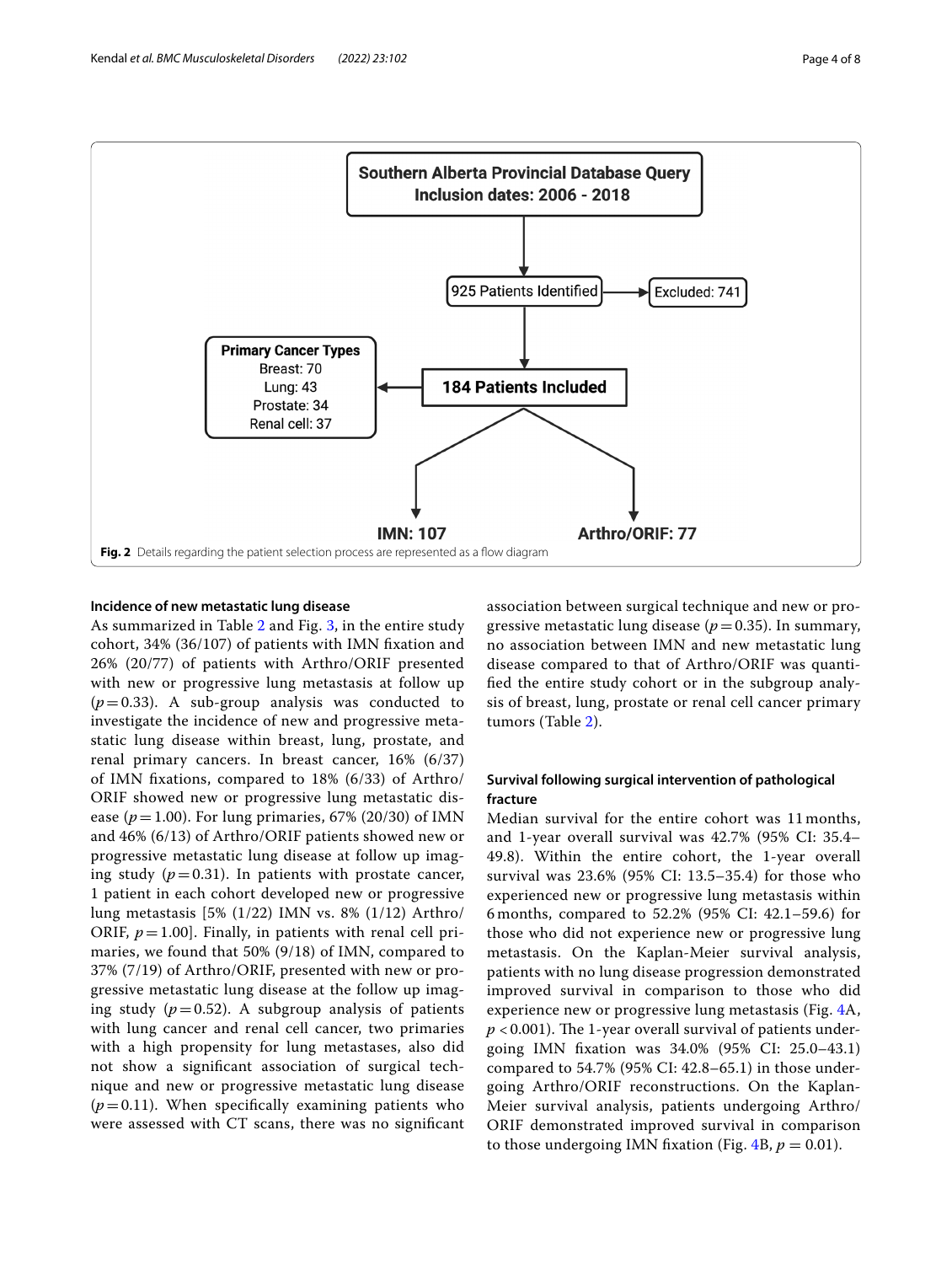<span id="page-4-0"></span>**Table 1** Demographic characteristics of patients included in the study

| Parameter                | Total, N (%)         | IMN, N (%) | ORIF/<br>Arthro, N<br>(%) |
|--------------------------|----------------------|------------|---------------------------|
| Patient Sex              |                      |            |                           |
| Female                   | 108                  | 63 (59)    | 45 (58)                   |
| Male                     | 76                   | 44 (41)    | 32(42)                    |
| Age                      | 65.3 (SD $\pm$ 11.4) |            |                           |
| Primary Cancer           |                      |            |                           |
| Breast                   | 70                   | 37(35)     | 33 (43)                   |
| Lung                     | 43                   | 30(28)     | 13(17)                    |
| Prostate                 | 34                   | 22(20)     | 12(15)                    |
| Renal                    | 37                   | 18(17)     | 19(25)                    |
| Long Bone Involved       |                      |            |                           |
| Humerus                  | 24                   | 9(8)       | 15(20)                    |
| Femur                    | 156                  | 97 (90)    | 59 (78)                   |
| Tibia                    | 4                    | 2(2)       | 2(2)                      |
| Location Within Bone     |                      |            |                           |
| Proximal Femur           | 107                  |            |                           |
| Femoral Diaphysis        | 39                   |            |                           |
| Distal Femur             | 10                   |            |                           |
| Proximal Humerus         | 9                    |            |                           |
| Humeral Diaphysis        | 12                   |            |                           |
| Distal Humerus           | 3                    |            |                           |
| Proximal Tibia           | $\mathcal{P}$        |            |                           |
| <b>Tibial Diaphysis</b>  | 1                    |            |                           |
| Distal Tibia             | 1                    |            |                           |
| Pre-op Imaging Modality  |                      |            |                           |
| <b>CXR</b>               | 48                   | 31 (29)    | 17(22)                    |
| <b>CT</b>                | 133                  | 75 (70)    | 58 (75)                   |
| None                     | 3                    | 1(1)       | 2(3)                      |
| Post-op Imaging Modality |                      |            |                           |
| <b>CXR</b>               | 59                   | 43 (40)    | 16(21)                    |
| <b>CT</b>                | 125                  | 64 (60)    | 61 (79)                   |

#### **Discussion**

There were three main findings of this study. First, when investigating the entire cohort, and secondly, a subgroup analysis of individual primaries (breast, lung, prostate, renal cell) there were no diferences in the incidence of new or progressive lung metastasis following pathological fracture fxation with IMN compared to Arthro/ORIF. Third, when fixation methods were combined, new or progressive metastasis to the lungs following surgical intervention for pathologic fracture was associated with worsened survival outcomes. Furthermore, we also found IMN fxation was negatively associated with patient survival as compared to Arthro/ORIF.

The risk of iatrogenic systemic disease progression is a meaningful question to address. One-year mortality

<span id="page-4-1"></span>**Table 2** Data summary of new or progressive lung metastasis detected post-operatively

| Parameter          | No Progression,<br>N(%) | Progression, N (%) p-Value |      |
|--------------------|-------------------------|----------------------------|------|
| Mean Age (± SD)    | 66.2 (SD $\pm$ 11.7)    | 63.2 (SD $\pm$ 10.4)       |      |
| All Patients       | 128 (70)                | 56 (30)                    |      |
| Surgical Technique |                         |                            | 0.33 |
| (All Primaries)    |                         |                            |      |
| Arthro/ORIF        | 57 (74)                 | 20(26)                     |      |
| <b>IMN</b>         | 71 (66)                 | 36 (34)                    |      |
| <b>Breast</b>      |                         |                            | 1.00 |
| Arthro/ORIF        | 27 (82)                 | 6(18)                      |      |
| <b>IMN</b>         | 31 (84)                 | 6(16)                      |      |
| Lung               |                         |                            | 0.31 |
| Arthro/ORIF        | 7(54)                   | 6(46)                      |      |
| <b>IMN</b>         | 10(33)                  | 20(67)                     |      |
| Prostate           |                         |                            | 1.00 |
| Arthro/ORIF        | 11 (92)                 | 1(8)                       |      |
| <b>IMN</b>         | 21 (95)                 | 1(5)                       |      |
| Renal              |                         |                            | 0.52 |
| Arthro/ORIF        | 12(63)                  | 7(37)                      |      |
| <b>IMN</b>         | 9(50)                   | 9(50)                      |      |

Statistical analysis was performed utilizing a two tailed Fischer's exact test. *SD* standard deviation, *Arthro/ORIF* Arthroplasty and open reduction internal fxation cases combined, *IMN* Intramedullary nail

following pathological fracture fxation is historically signifcant, and unfortunately, we continue to appreciate a dismal prognosis for patients with metastatic bone disease requiring orthopaedic surgical intervention. Previous studies report 1 year overall survival between 30 and 40% when all primary cancers are considered  $[3]$  $[3]$ . The survival of patients within our study was comparable to these numbers (42.7, 95% CI: 35.4–49.8), however our analysis revealed a signifcant increase in risk of mortality in the presence of new lung metastatic disease following surgery compared to the stable group. This finding, however, may represent a surrogate marker for global systemic disease progression and physiologic deterioration. While we did not demonstrate a signifcant association between surgical technique and progression; it is important that further investigation be performed to assess other factors related to disease progression post-operatively. The iterative process of refning survival estimation algorithms (ex. PATHFx) using techniques such as machine learning requires accurate inputs of multiple factors predicting patient outcome [\[9](#page-7-8), [10\]](#page-7-9). By furthering our understanding of surgical technical factors that are related to overall patient survival, we can more accurately counsel patients on treatment goals, and modify surgical techniques accordingly.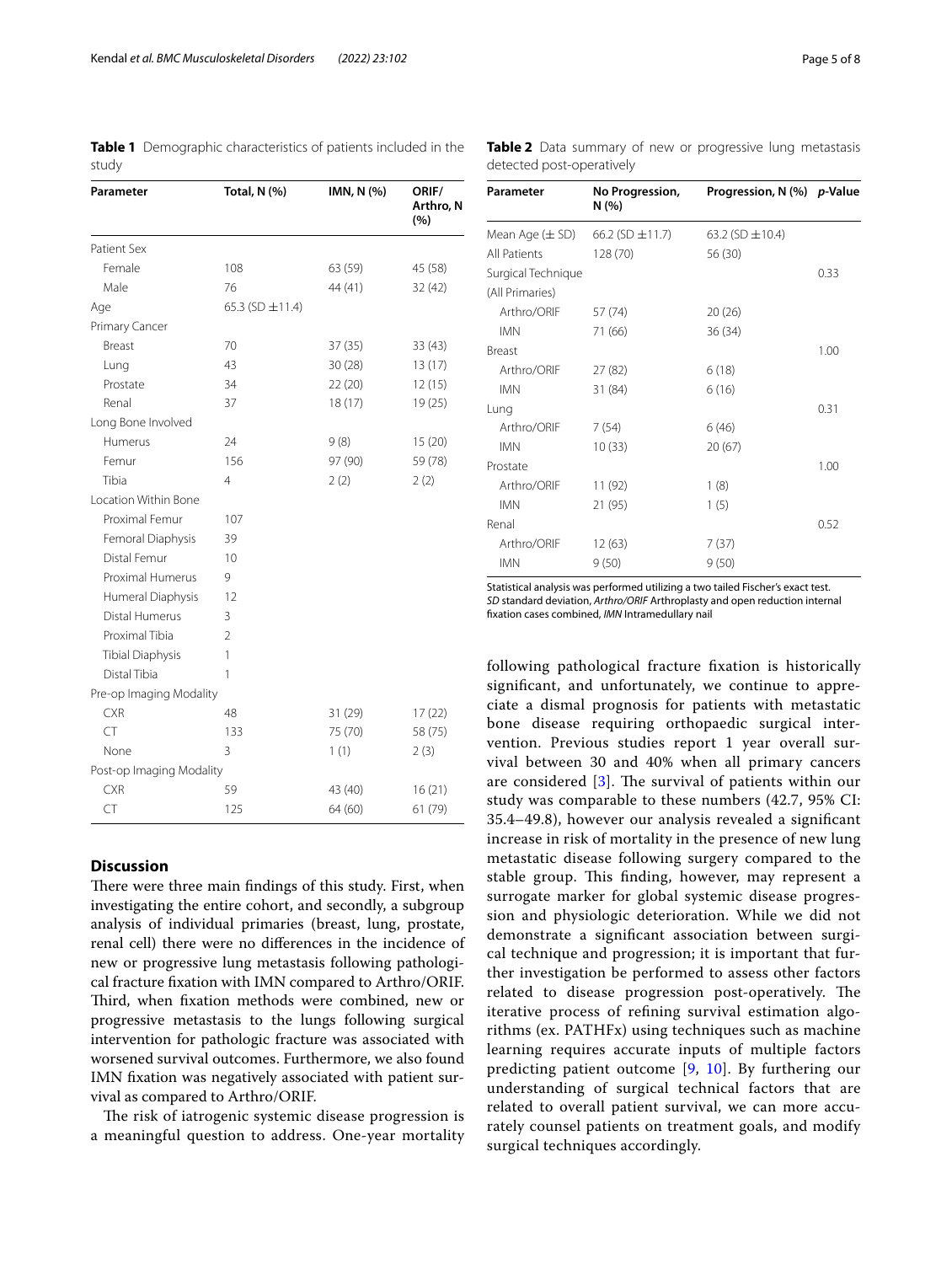

<span id="page-5-0"></span>

<span id="page-5-1"></span>Interestingly, while surgical technique was not statistically associated with metastatic progression in the lung in this study, we did demonstrate that those who underwent IMN fxation experience a poorer prognosis than those undergoing reconstruction with either arthroplasty or ORIF techniques. There are many possible explanations for this observation as there are many factors that go into the surgical decision making for patients with MBD. The fracture pattern may dictate the fixation strategy, but also pre-operative survival estimates, the concomitant necessity for tumour debulking or resection,

the number of metastases present (solitary vs. oligometastatic vs. polymetastatic disease) and surgeon and patient preferences, to name a few  $[11]$  $[11]$ . In particular, the bias towards IMN fxation when feasible in those with a very short life expectancy would confound the data and bias a worse prognosis in those treated with IMN [\[12](#page-7-11)]. Without standardizing pre-operative survival estimates, this confounding factor would be difficult to eliminate. Although the theoretical increase in circulating tumour cells with intramedullary manipulation did not result in an increase in new or progressive lung metastasis, perhaps there is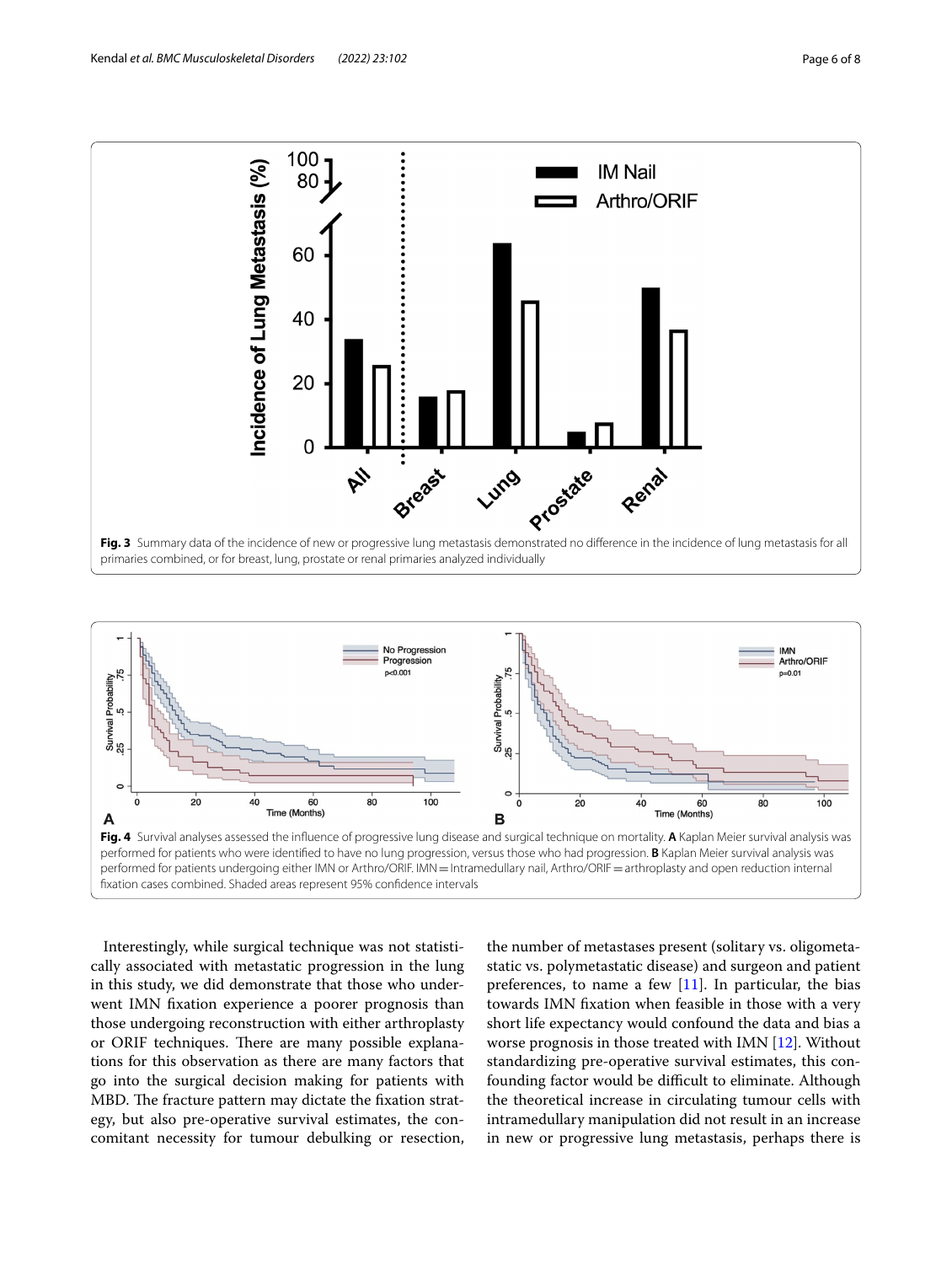another secondary sequela that is not accounted for in this study that negatively infuences prognosis. Intramedullary manipulation may also lead to a relatively increased dissemination of tumour cells in impending fractures (vs. established fractures) due to increased intramedullary pressure changes compared to established fractures [\[13](#page-7-12)]. In general, surgical fxation of an impending pathological fracture bears a more favorable prognosis for the patient (and economic benefts to the health care system) than stabilizing an established pathological fracture [[14,](#page-7-13) [15](#page-7-14)]. It is unclear, however, if the factor of impending vs. established fracture infuences clinically relevant lung disease progression after IMN fxation. Future research should stratify cohorts according to impending vs. established fractures to help delineate this relationship.

#### **Limitations**

There are limitations to this study. The presence of a pathologic fracture itself, regardless of the fxation type, has been theorized to lead to metastatic spread to the lungs  $[16]$ . This study included patients who had undergone surgery for both impending and established pathologic fractures. Future studies should compare the results of pathological fracture fxation vs impending pathological fracture fxation and the efect on systemic tumour burden. It is possible that the timing and sensitivity of the post-operative imaging studies did not capture a change in lung tumour burden. We used both CXR and CT to detect tumour burden; standardizing the assessment method would reduce the risk of bias associated with a potentially reduced sensitivity of detection with CXR. As we believe this clinical question is important and remains relevant, future prospective studies involving surgical MBD patients should include standardized evaluations of disease progression post-op and build on the data presented here. Furthermore, the sample sizes included, and particularly within each primary tumour type may not have been of sufficient size to detect a difference in new or progressive lung metastasis. In particular, renal cell cancer, which has an affinity for lung metastasis,  $[17]$  $[17]$  was associated with a 50% incidence of new or progressive lung metastasis in the IMN cohort, vs. 37% in the Arthro/ ORIF cohort, with 37 patients included in this subgroup. Other potential confounding factors not analyzed include use of concomitant therapies such as chemotherapy, radiation therapy and immunotherapies, as well as the presence of visceral metastasis, and overall patient systemic health and functional status. This further emphasizes the need for using large, multi-center databases to study this heterogeneous disease process, to utilize appropriate power estimates and detect diferences not only amongst the entire pooled cohort, but importantly amongst the individual primary cancer types [[18](#page-7-17)].

#### **Conclusion**

As the availability and efficacy of life preserving cancer treatments have improved, the incidence of pathological fractures resulting from metastatic bone disease has increased. In this study, we have described the incidence of lung metastasis after surgery for MBD pathologic fractures, and have provided evidence to suggest that fxation method may not be associated with an increased risk in new lung metastatic disease for specifc primary cancer types (breast, prostate, renal, and lung). Furthermore, we have shown a signifcant association between patient mortality and the presence of new or progressive lung metastatic disease in the frst six months following surgical management of pathological fractures. Further work is required to better inform surgical decision making in the selection of fxation methods to treat pathological fractures resulting from metastatic bone disease.

#### **Abbreviations**

Arthro: Arthroplasty; CT: Computed tomography; CXR: Chest x-ray; IMN: Intramedullary nail; MBD: Metastatic bone disease; ORIF: Open reduction and internal fxation; REDCap: Research electronic data capture.

#### **Acknowledgements**

We thank Olesja Hazenbiller, MSc for her help in database searching and patient data retrieval. Study data were collected and managed using REDCap electronic data capture tools hosted at the University of Calgary Clinical Research Unit. REDCap (Research Electronic Data Capture) is a secure, webbased application designed to support data capture for research studies, providing: 1) an intuitive interface for validated data entry; 2) audit trails for tracking data manipulation and export procedures; 3) automated export procedures for seamless data downloads to common statistical packages; and 4) procedures for importing data from external sources. Figures [1](#page-1-0) and [2](#page-3-0) were created with [Biorender.com](http://biorender.com).

#### **Authors' contributions**

All authors were involved in study design. SKTP and MJM identifed and reviewed the patient cohort. JKK, BJH, AGA, SWM, RS, SKTP and MJM extracted patient data. JKK, BJH, AGA and SWM transferred the data to RedCAP. JKK, BJH and AGA performed data analysis. JKK, BJH and AGA created the tables and fgures and the manuscript text. All authors critically reviewed the manuscript text. The author(s) read and approved the fnal manuscript.

#### **Funding**

None.

#### **Availability of data and materials**

Datasets used and analyzed contain patient information and are stored in a REDCap database. De-identifed datasets available upon reasonable request to the corresponding author, Michael J Monument ([mjmonume@ucalgary.ca\)](mjmonume@ucalgary.ca).

#### **Declarations**

#### **Ethics approval and consent to participate**

Ethics approval was obtained from the University of Calgary Research Ethics Board, and the Health Research Ethics Board of Alberta - Cancer Committee (HREBA - REB16–2053 REN5). The need for informed consent was waived by the IRB/Ethical committee (HREBA - Cancer Committee). All methods were carried out in accordance with relevant guidelines and regulations.

#### **Consent for publication**

Not applicable.